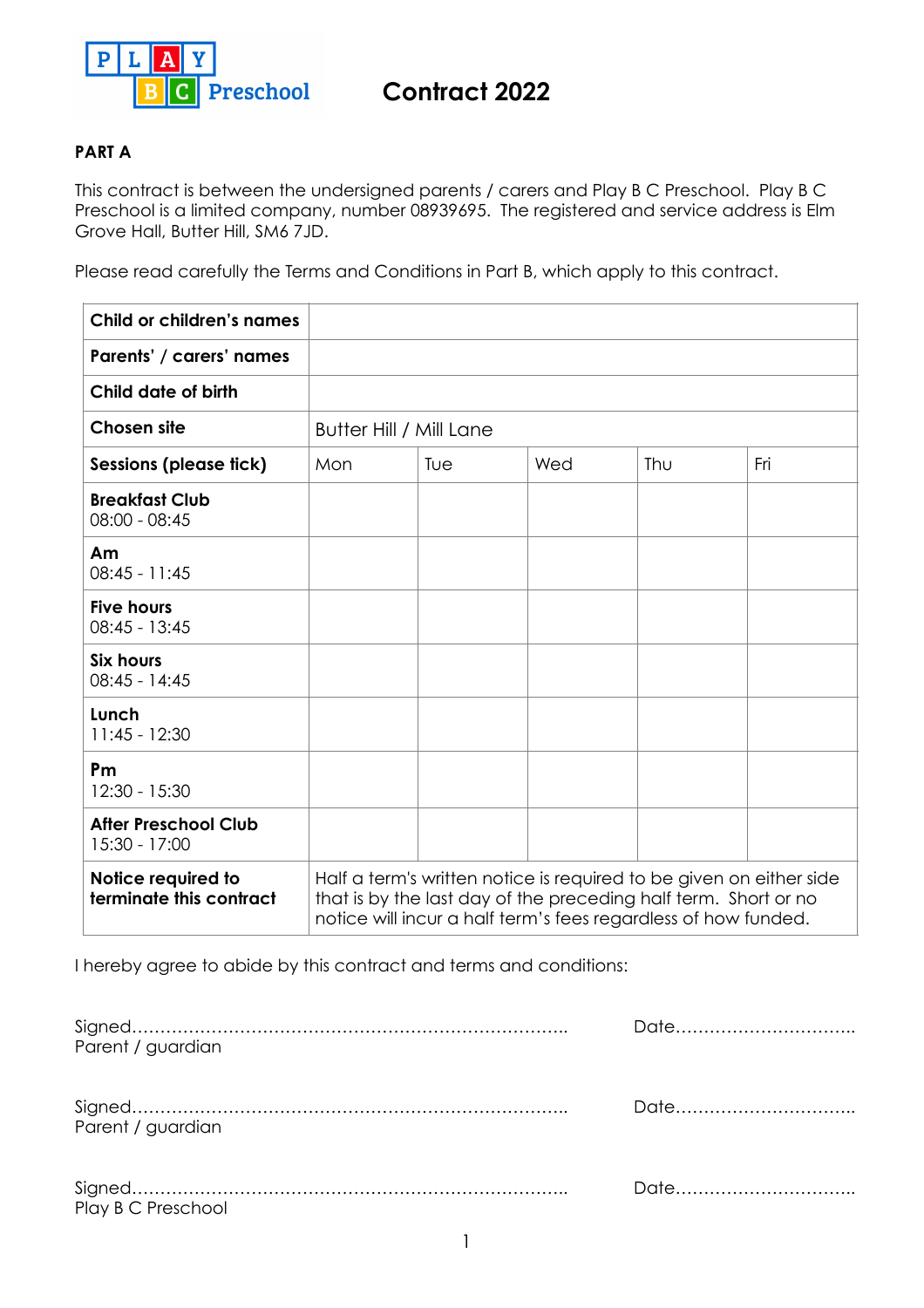# **PART B – TERMS AND CONDITIONS**

# **1. Definitions**

- i. The definitions below apply in these terms and conditions.
	- **"Child"** the child or children named in Part A; **"You"** the person, firm or company who purchases Services from us; "**Services"** the services of a preschool during the sessions indicated in Part A (excluding school and public holidays, together with any other services which we provide, or agree to provide, to you;
		- **"Us"** Play B C Preschool as named in Part A.
- ii. A reference to **writing** or **written** includes faxes and email.
- iii. Any requirement in this contract for either party not to do something includes an obligation on that party not to allow that thing to be done.

# **2. Formation of the contract**

- i. A contract for the Services will be formed between you and us, once you have given us a signed contract and a £30 booking fee, and we have confirmed to you in writing that your application for a place has been successful.
- ii. These terms and conditions govern the contract between you and us for the Services. No other terms apply unless they are in:
- iii. A policy issued to you by us,
- iv. A letter that is signed by both you and us.
- v. In the case of any uncertainty as to which terms apply, these terms and conditions will apply.

## **3. Duration of the contract**

- i. The contract shall last until it is terminated by either you or us giving to the other, in writing, at least a half term's notice. However, the contract can, in some circumstances be terminated immediately under clause 18.
- ii. You are liable for fees during the notice period.

## **4. Suspension of Services**

The Services may be suspended (meaning the Child is temporarily not able to attend the preschool) in the circumstances set out in our Critical Incident Policy or in the circumstances set out in clause 19. If the Services are suspended for a period of more than one month, either of us may terminate the contract by giving the other one month's written notice.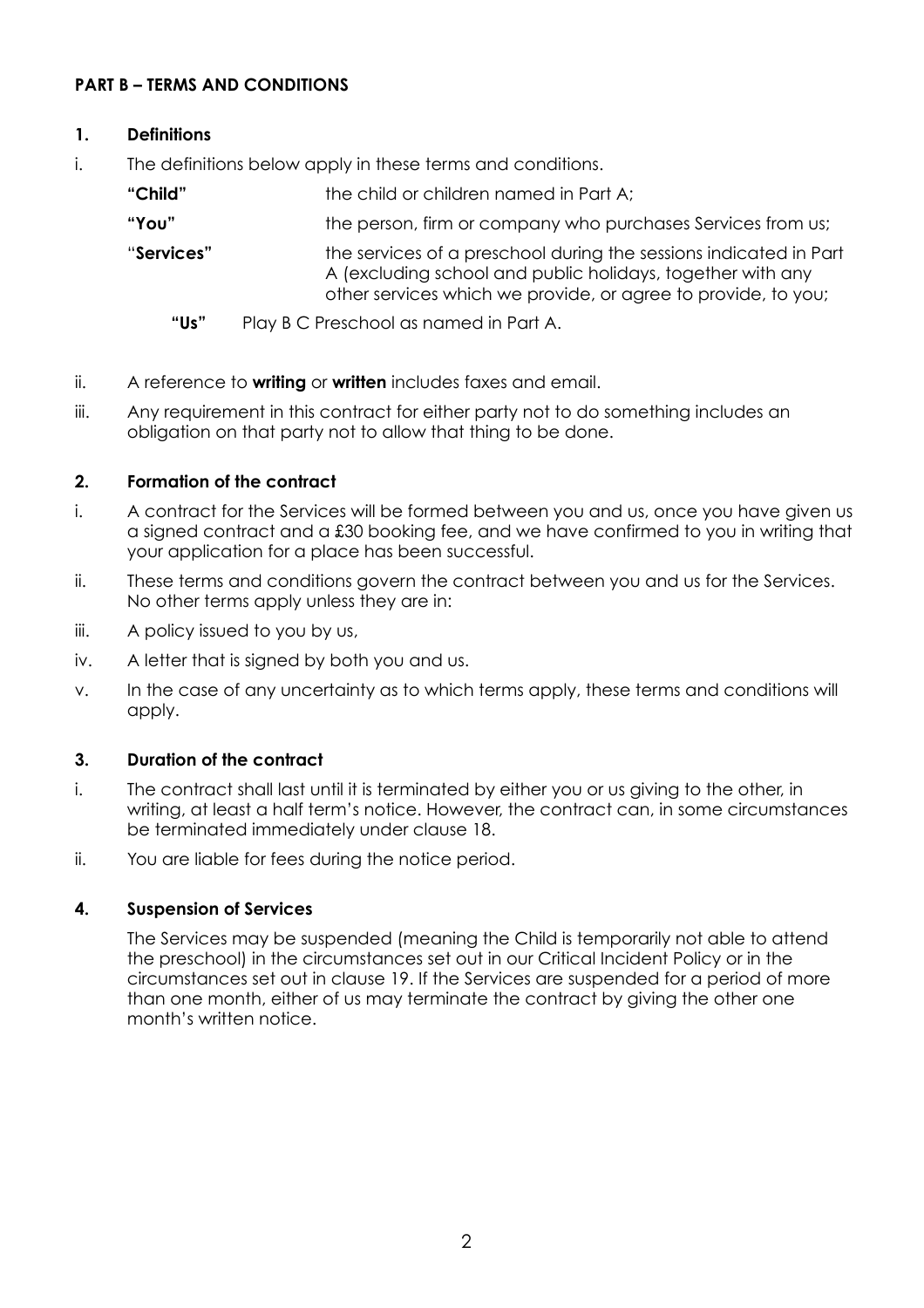# **5. Our Obligations**

We will use all reasonable efforts to provide the Services to you, in accordance in all material respects with these terms and conditions and any other documents referred to in 2.2 above.

# **6. Your obligations**

- i. You shall:
- ii. Co-operate with us;

Provide to us such information as we may reasonably require about the Child eg

- Any known medical condition, health problem, allergy, or diagnosed dietary requirement;
- Any prescribed medication;
- Any lack of any vaccination which the Child would ordinarily have by their age;
- Any family circumstances or court orders which might affect the Child's welfare or happiness;
- Any concerns about the Child's safety; and
- Your contact details and those of persons authorised to collect the Child.
- iv. You must (a) ensure that the Child's information is accurate and (b) kept up-to-date, by promptly informing us whenever they change.
- v. As regards arrivals and departure of a child, please refer to the preschool's Arrivals and Departures Policy. Please ask for a copy of it if necessary.
- vi. If our performance of our obligations under the contract is prevented or delayed by anything you do (or fail to do), we shall not be liable.
- vii. You shall not employ (or attempt to employ) any member of our staff without our consent, until six months from the end of this contract.

# **7. Charges and Payment**

- i. You shall pay the charges as set out in Part A.
- ii. Charges are due even if the Child is absent.
- iii. We will not charge for bank holidays and / or staff training days.
- iv. VAT is not charged on preschool fees (nursery provision is an exempt supply for VAT purposes).
- v. The quoted charges are per Child, per session. Breakfast club is forty five minutes; a preschool session is three hours; lunch club is forty five minutes; after preschool club is a maximum of an hour and a half.
- vi. Lunch club is available at an extra charge. Packed lunches must not contain any nuts, sweets or fizzy drinks.
- vii. Extra hours (or parts of an hour) will be charged for (at the ruling rate) and must be booked and paid for at least 24 hours in advance.
- viii. The charges must be paid half termly in advance, by the first day of the half term.
- ix. All payments must normally be made by direct debit or childcare vouchers. We may agree to payment by cash, cheque or major credit/debit card, but it is your responsibility to obtain a receipt as proof of payment. No payment shall be deemed to have been made until it is cleared into our bank account. If a cheque bounces, or payment fails, we may charge a reasonable administration fee (currently £24).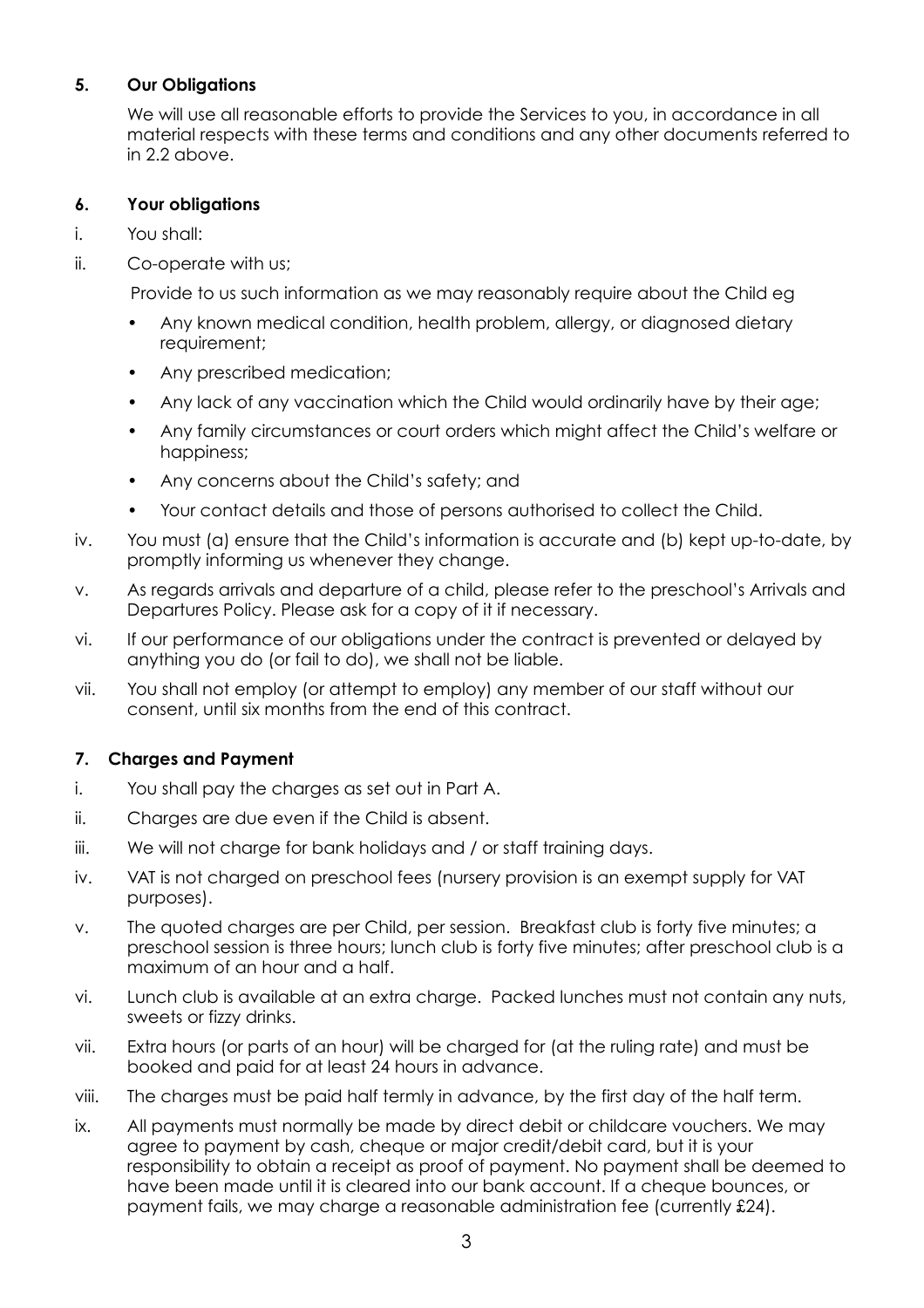- x. Should we increase our charges we will give you written notice of any such increase at least a half term before the proposed date of increase.
- xi. Without restricting any other legal right that we may have, if you fail to pay us on time, we may:
	- Charge interest on the overdue sum from the due date for the payment at the annual rate of [7]% above the base lending rate from time to time of Barclays Bank, accruing on a daily basis and being compounded quarterly until payment is made, whether before or after any judgement is obtained, and you shall pay the interest immediately on demand.
	- Charge you a reasonable administration fee (currently £24); and
	- Suspend all Services until payment has been made in full, which will include the suspension of the Child or even termination of the contract permanently.
- xii. If you are 30 days or more late in paying us, we may also charge you our reasonable costs of seeking to recover the overdue payments. Such costs will be added to your running account and should be paid within 15 days of notification of them to you.
- xiii. If you owe us any money, and make a claim against us, we may set off what you owe us against what you are claiming from us.

#### **8. Reducing sessions**

You are required to give us a half term's written notice of a reduction in the number of sessions you require.

#### **9. Free education entitlement**

- i. If you wish to take up your free education entitlement, you are required to complete and sign a Parental Declaration on a termly basis, detailing how and when you will take up the free sessions.
- ii. Our charges will not be made in respect of the free sessions as detailed in the Parental Declaration, but we will charge for lunch club unless it included within free entitlement hours.
- iii. The registration fee will be waived for parents / carers in receipt of two year funding.

#### **10. Welfare of the Child**

- i. We will do all that is reasonable to safeguard and promote the Child's welfare and to provide care to at least the standard required by law.
- ii. We will respect the Child's human rights and freedoms which must however, be balanced with the lawful needs and rules of our preschool and rights and freedoms of others.
- iii. We will offer physical contact in accordance with good practice, and as is appropriate and proper for teaching, in connection with health and welfare, or to maintain safety and good order. Comfort will be provided to a child in distress.
- iv. Please refer to the preschool's Behaviour Policy for information on behaviour management techniques and sanctions.
- v. Please refer to the individual policies and procedures (ask for a copy where required) for more information on emergency procedures for accidents, evacuations, incidents and allergic reactions.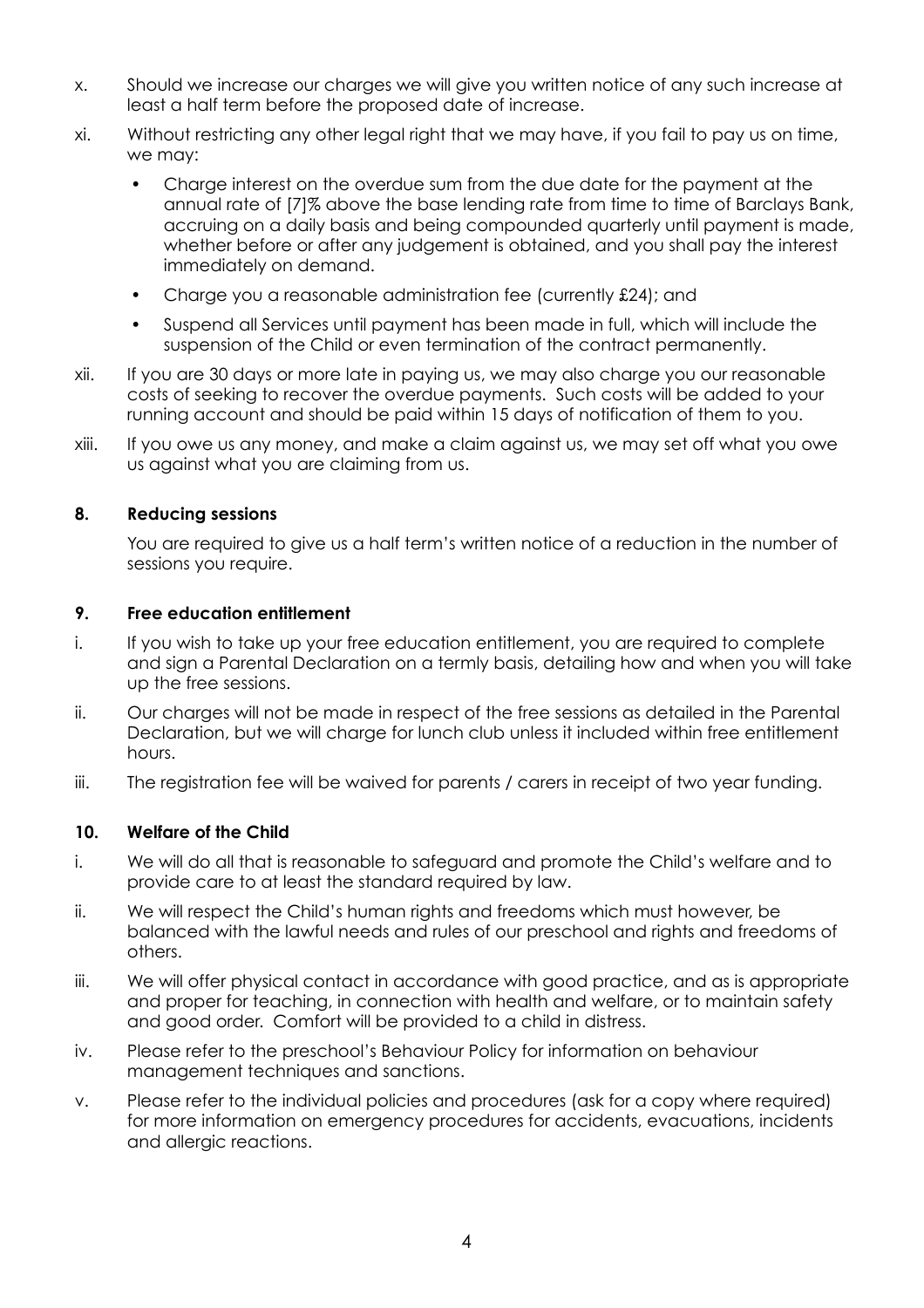## **11. Health and medical matters**

- i. Should the Child become ill during a session the preschool will contact you or emergency contact indicated on the Admissions Form. You must inform us immediately of any changes to these contact details.
- ii. Our priority at all times is the Child, therefore should any condition present which requires more than first aid, an ambulance will be contacted first and then parents / carers or emergency contact next.
- iii. If the Child is suffering from a communicable illness, he / she should not be brought to the preschool until such time as the infection has cleared. Please refer to our Illness Policy for information on minimum periods of exclusion from preschool.
- iv. You must notify the preschool if the Child is absent from preschool through sickness.
- v. If the Child has been sent home from preschool because of ill health, he / she will not be re-admitted for at least 24 hours. If the Child has sickness or diarrhoea, he / she should not return to preschool for 48 hours from last episode.
- vi. Currently children having been given paracetamol or ibuprofen in the morning cannot attend for 48 hours as this may mask a fever.
- vii. Anyone with Covid19 symptoms, or who has tested positive within ten days, cannot attend preschool and should isolate in accordance with current Government or Public Health England (PHE) guidelines. A child presenting with symptoms over the course of the session must be collected
- vi. Generally we do not administer medication unless prescribed. Please refer to the preschool Medication Policy for further information.
- vii. Please also see clause 6.1.2 on matters we need to be informed about.

#### **12. Food / dietary requirements**

- i. If your Child has a special dietary requirement or any allergies as diagnosed by a doctor or dietician, all reasonable care will be taken to ensure he / she does not come into contact with those foods with support from parents and external professionals if necessary.
- ii. Packed lunches cannot be heated by us.

## **13. Child protection**

We have an obligation to report to the relevant authorities any child protection concerns, and we may do without your consent and / or without informing you.

## **14. Limitation of Liability**

- i. This clause sets out our (and our employees', agents', consultants' and subcontractors') liability to you in respect of the contract (including any breach of it, any statement we make to you about it, our termination of it).
- ii. All terms implied by law are, to the fullest extent permitted by law, excluded or deleted from the contract.
- iii. Nothing in these terms and conditions in any way limits our liability for fraud, or for death or personal injury resulting from negligence. Subject to this proviso, we shall not be liable for:
	- a. Any loss or damage to any toys, equipment or bags, clothing etc you may bring into the preschool;
	- b. Loss of any profits, or consequential loss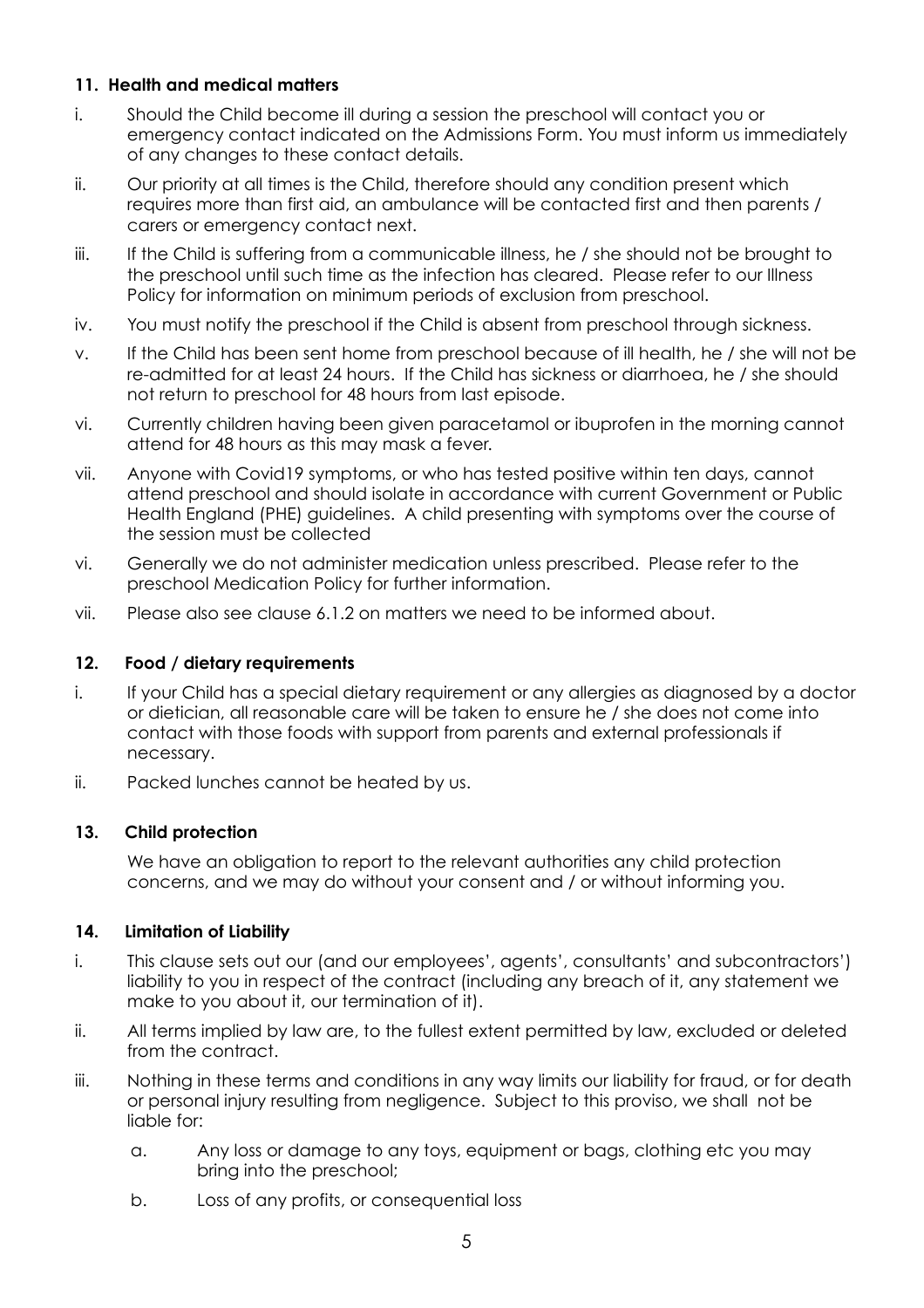iv. Our total liability (in contract, tort including negligence or breach of statutory duty, or otherwise) shall be limited to cumulative price paid by you for the Services over the course of the contract.

## **15. General Data Protection Regulations**

- i. You agree that details of your name, address, payment record and personal data will be processed by and on behalf of us in connection with the Services. Please inform us of your preferences on the registration form.
- ii. We will take photographs and / or videos of your Child for assessment. In addition we may take photographs for promotional purposes. Should you not wish for your Child to be included in such photographs or videos, please inform us by completing the 'media form' given to you on admission, or by writing to the preschool.

#### **16. Security**

Parents are generally welcome to visit the preschool, but it may not be possible in instances of lockdown or pandemic. We will not admit anyone without prior notification. It is your responsibility to ensure that we are aware of who will be collecting your Child. No Child will be allowed to leave the building with any person who has not been notified as an authorised person to collect the Child on parental behalf.

#### **17. Complaints and Concerns**

Please address any complaint or concern to the lead teacher. Please also refer to our complaints policy.

#### **18. Termination for breach of contract, or bankruptcy / insolvency**

- i. Without restricting any other legal rights which the parties may have, either party may terminate the contract without liability to the other immediately on giving written notice to the other if:
	- a. The other party fails to pay any amount due under the contract on the due date for payment and remains in default for 15 days or more; or
	- b. The other party commits a material breach of any of the terms of the contract and (if such a breach is capable of being remedied) fails to remedy that breach within 30 days of that party being notified in writing of the breach; or
	- c. The other party suspends, or threatens to suspend, payment of its debts or is unable to pay its debts as they fall due or admits inability to pay its debts or is deemed either unable to pay its debts or as having no reasonable prospect of so doing, in either case, within the meaning of section 268 of the Insolvency Act 1986.
- ii. On termination of the contract for any reason:
	- a. You shall immediately pay all of our outstanding unpaid invoices and interest and, in respect of Services supplied but for which no invoice has been submitted, we may submit an invoice, which shall be payable immediately on receipt; and
	- b. Any clause in these terms and conditions which implicitly is intended to survive termination shall continue in force.